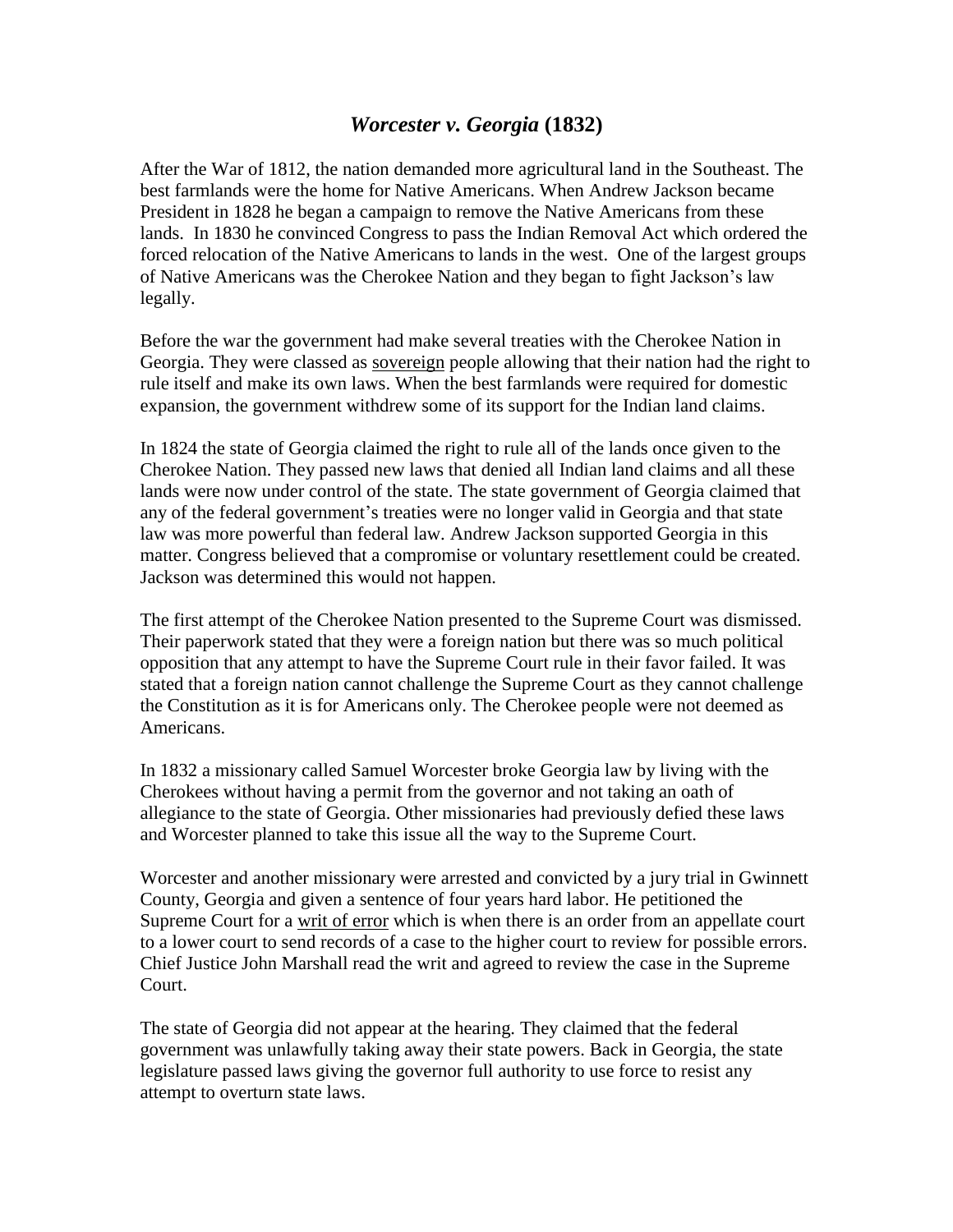Worcester's main argument was that Georgia had no authority within the Cherokee Nation even though it was located within the state's boundaries. He restated that the United States government had signed several treaties of sovereignty with the Cherokee. This meant that Congress was the only legislative body with authority and not the state of Georgia.

The case was now a power struggle between the Supreme Court, the President, the state of Georgia, and the Constitution of the United States. Now the key issue before the Supreme Court was:

Are the laws of the state of Georgia relating to the Cherokee Nation in violation of the Constitution of the United States?

The Court upheld the Cherokee's treaty rights in Georgia. Chief Justice Marshall sided with the Cherokees and he stated that these state laws were "repugnant to the Constitution, laws, and treaties of the United States." This meant that only the United States government had authority in Indian Affairs. The court also reversed Worcester's jail sentence and ordered him free.

*It has been shown that the treaties and laws referred to come within the due exercise of the constitutional powers of the federal government; that they remain in full force, and consequently must be considered then as supreme law of the land. These laws throw a shield over the Cherokee Indian. They guarantee to them their rights of occupancy, of self-government, and the full enjoyment of the blessings which might be attained in their humble condition. . . .* Chief Justice John Marshall

The other justices except one agreed that the national government, and not the state, were the only body allowed to make laws affecting the Cherokee Nation.

The Supreme Court enraged the state of Georgia and Andrew Jackson's desire to move the Native Americans off these farmlands. There was no way that Andrew Jackson was going to support the decision of the Supreme Court. Supposedly Jackson responded to the decision by saying "*John Marshall has made his decision; now let him enforce it*."

Jackson did persuade the governor of Georgia to release Worcester from jail. However he did nothing to enforce this federal mandate. In 1838 and 1839, after Jackson had ended his presidency, nearly all of the Cherokee, along with other Southeastern Indians were forcibly removed westward on "the Trail of Tears."